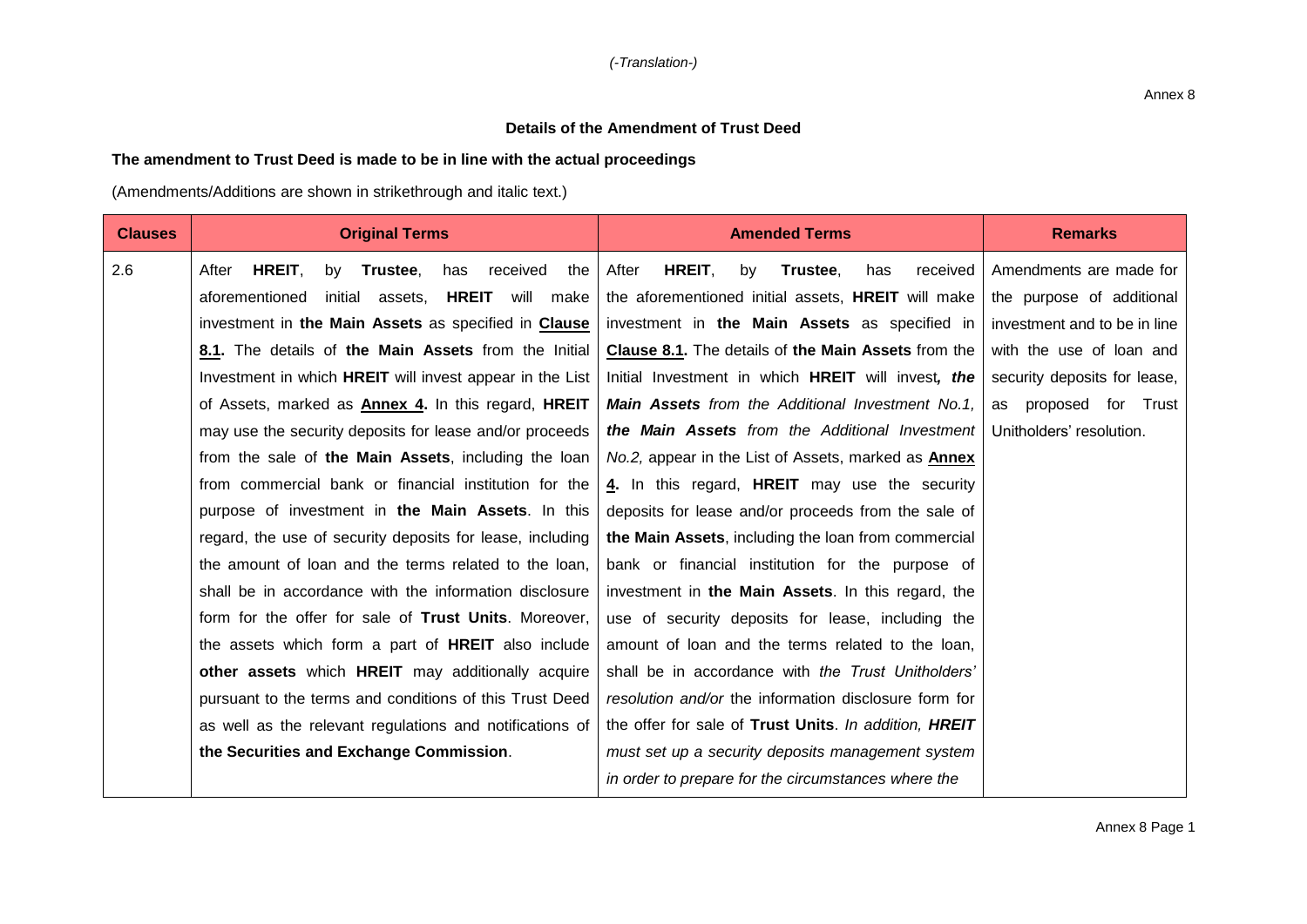| <b>Clauses</b> | <b>Original Terms</b>                                            | <b>Amended Terms</b>                                       | <b>Remarks</b>                 |
|----------------|------------------------------------------------------------------|------------------------------------------------------------|--------------------------------|
|                |                                                                  | Lessee exercises its rights to claim for a return of       |                                |
|                |                                                                  | security deposits. Moreover, the assets which form a       |                                |
|                |                                                                  | part of HREIT also include other assets which HREIT        |                                |
|                |                                                                  | may additionally acquire pursuant to the terms and         |                                |
|                |                                                                  | conditions of this Trust Deed as well as the relevant      |                                |
|                |                                                                  | regulations and notifications of the Securities and        |                                |
|                |                                                                  | Exchange Commission.                                       |                                |
| 10.5.3         | In the event that HREIT must provide HREIT's assets as           | In the event that HREIT must provide HREIT's assets        | Amendments are made to         |
|                | collateral for the loan, which will create new obligation        | as collateral for the loan, which will create new          | facilitate a<br>request for    |
|                | over the <b>HREIT</b> 's assets, such provision of collateral by | obligation over the HREIT's assets, such provision of      | refinance<br>from<br>the       |
|                | HREIT must be approved by the Trust Unitholders'                 | collateral by <b>HREIT</b> must be approved by the Trust   | commercial bank, so that       |
|                | resolution.                                                      | Unitholders' resolution.                                   | resolution<br>is<br>the<br>not |
|                | In this regard, HREIT is not required to obtain an               | In this regard, HREIT is not required to obtain an         | required if<br>it<br>does not  |
|                | approval of Trust Unitholders' resolution if it is a             | approval of Trust Unitholders' resolution if (1) it is a   | increase burden on HREIT.      |
|                | provision of the pre-existing collateral or an increase of       | provision of the pre-existing collateral or an increase    |                                |
|                | collateral value for the lender or the existing creditor in      | of collateral value for the lender or the existing         |                                |
|                | addition to the existing collateral as specified in the          | creditor in addition to the existing collateral as         |                                |
|                | information disclosure form for the offer for sale of Trust      | specified in the information disclosure form for the       |                                |
|                | Units or the prospectus, or if the lender or the existing        | offer for sale of Trust Units or the prospectus, or (2)    |                                |
|                | creditor assigns its rights under the loan agreement             | there is a change or addition to the beneficiary or the    |                                |
|                | and/or the pre-existing collateral to the assignee who is        | mortgagee over <b>HREIT</b> 's assets, which is due to the |                                |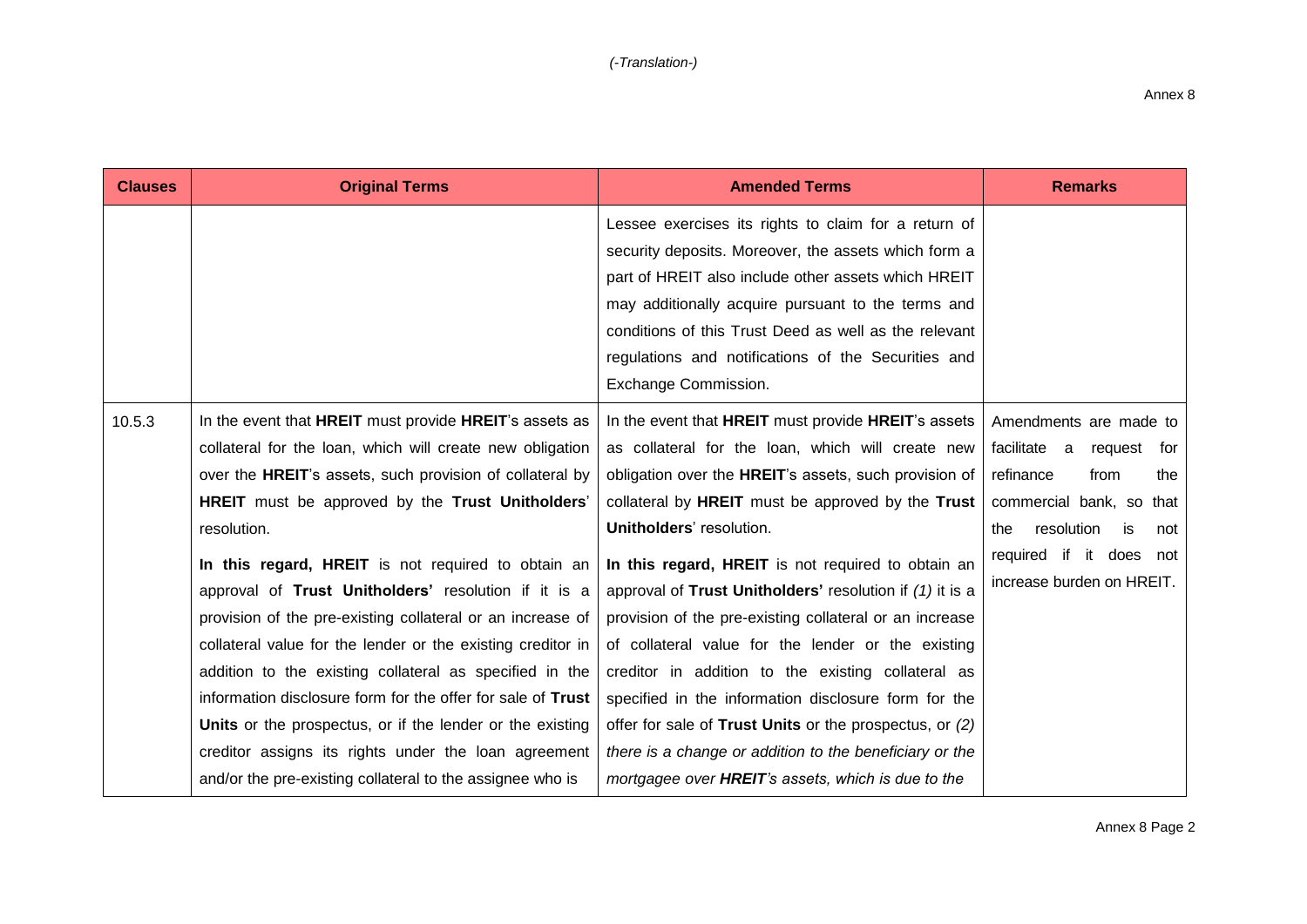| <b>Clauses</b> | <b>Original Terms</b>                                       | <b>Amended Terms</b>                                      | <b>Remarks</b>             |
|----------------|-------------------------------------------------------------|-----------------------------------------------------------|----------------------------|
|                | the lender or the new creditor.                             | change of new lender from the restructuring of the        |                            |
|                |                                                             | loan for refinance by maintaining the same collateral     |                            |
|                |                                                             | or not more than the existing collateral, or (3)          |                            |
|                |                                                             | if the lender or the existing creditor assigns            |                            |
|                |                                                             | rights under the loan agreement and/or<br>its             |                            |
|                |                                                             | the pre-existing collateral to the assignee who is the    |                            |
|                |                                                             | lender or the new creditor.                               |                            |
| 15.3.2         | Quarterly Interim Distribution                              | <b>Quarterly-Interim Distribution</b>                     | Amendments are made to     |
|                | The REIT Manager will make quarterly interim                | The REIT Manager will make quarterly interim              | be in line with the actual |
|                | distribution (if any) within 90 (ninety) days from          | distribution (if any) within 90 (ninety) days from the    | proceeding.                |
|                | the last day of the accounting period of the latest quarter | last day of performance assessment period the             |                            |
|                | prior to the distribution payment, whereby the payment      | accounting period of the latest quarter prior to the      |                            |
|                | shall be made within 30 (thirty) days after the Trust       | distribution payment, whereby the payment shall be        |                            |
|                | Unitholders' book-closing date.                             | made within 30 (thirty) days after the Trust              |                            |
|                | <b>Additional Conditions:</b>                               | Unitholders' book-closing date.                           |                            |
|                | With respect to the consideration of interim distribution   | <b>Additional Conditions:</b>                             |                            |
|                | payment, the interim distribution rate shall be             | With respect to the consideration of interim              |                            |
|                | determined at the discretion of the REIT Manager. If the    | distribution payment, the interim distribution rate shall |                            |
|                | distributions notified to be paid for each Trust Unit in    | be determined at the discretion of the REIT               |                            |
|                | any quarter is less than or equal to Baht 0.10 (zero point  | Manager. If the distributions notified to be paid for     |                            |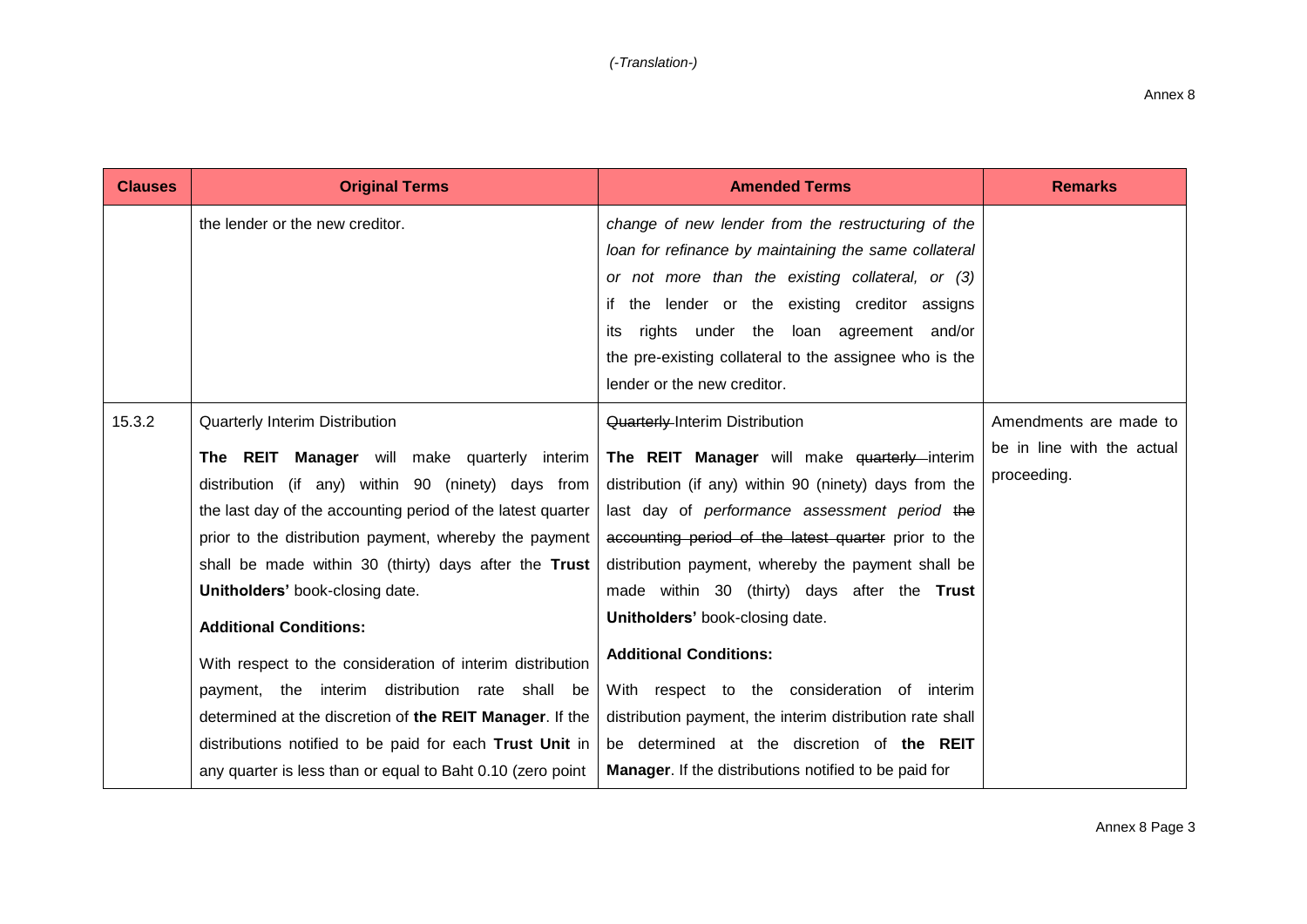| <b>Clauses</b> | <b>Original Terms</b>                                                                                                                                                                                                                                                                                                                                                                                                                                                                                                                                                                                                                    | <b>Amended Terms</b>                                                                                                                                                                                                                                                                                                                                                                                                                                                                                                                                                                                                                                                                                                         | <b>Remarks</b>                                                      |
|----------------|------------------------------------------------------------------------------------------------------------------------------------------------------------------------------------------------------------------------------------------------------------------------------------------------------------------------------------------------------------------------------------------------------------------------------------------------------------------------------------------------------------------------------------------------------------------------------------------------------------------------------------------|------------------------------------------------------------------------------------------------------------------------------------------------------------------------------------------------------------------------------------------------------------------------------------------------------------------------------------------------------------------------------------------------------------------------------------------------------------------------------------------------------------------------------------------------------------------------------------------------------------------------------------------------------------------------------------------------------------------------------|---------------------------------------------------------------------|
|                | ten), the REIT Manager reserves its rights to withhold<br>the payment of such distributions. Such unpaid<br>distributions shall be accumulated with the amount of<br>distributions to be paid in the next period.<br>In relation to the aforementioned distribution payment<br>policy, the REIT Manager shall proceed in accordance<br>with the terms of this Agreement except under the<br>circumstances that the Office of the SEC and/or other<br>organizations authorized by law have amended, added,<br>notified, specified, instructed, approved, and/or allowed<br>otherwise, the REIT Manager shall then proceed<br>accordingly. | each Trust Unit in any quarter is less than or equal<br>to Baht 0.10 (zero point ten), the REIT Manager<br>reserves its rights to withhold the payment of such<br>distributions. Such unpaid distributions shall be<br>accumulated with the amount of distributions to be<br>paid in the next period.<br>In relation to the aforementioned distribution payment<br>policy, the REIT Manager shall proceed in<br>accordance with the terms of this Agreement except<br>under the circumstances that the Office of the SEC<br>and/or other organizations authorized by law have<br>amended, added, notified, specified, instructed,<br>approved, and/or allowed otherwise, the REIT<br>Manager shall then proceed accordingly. |                                                                     |
| 18.2.2(3)      | The Trustee may assign the tasks to keep and maintain<br>assets, to establish a Trust Unitholders register book,<br>including the duties to keep track of dividend payments,<br>or to carry out the supporting jobs to the affiliates of the<br>Trustee, the REIT Manager, or other registrars<br>authorized by the SET to perform such acts.                                                                                                                                                                                                                                                                                            | "The Trustee may assign the tasks to keep and<br>maintain assets, to establish a register of Trust<br>Unitholders, the duties to keep track of distribution<br>dividend payments, or to carry out the supporting<br>jobs, including the cooperation, the disclosure of<br>information, the filing of documents, and the<br>submission of applicable fees and building and land                                                                                                                                                                                                                                                                                                                                               | Amendments are made to<br>be in line with the actual<br>proceeding. |